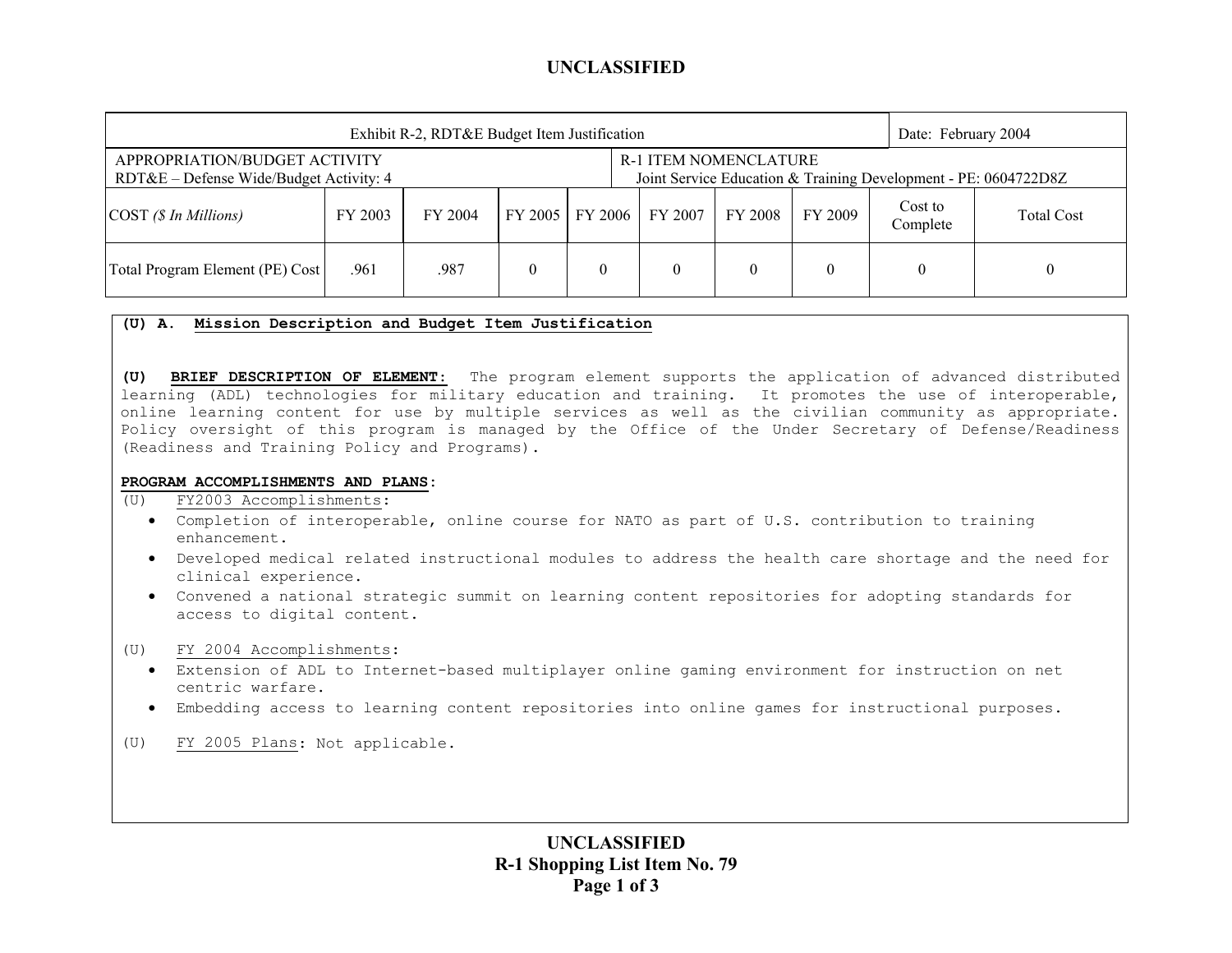# **UNCLASSIFIED**

| Exhibit R-2, RDT&E Budget Item Justification                                                                                                                                                                                            | Date: February 2004  |                                                                                                 |                             |  |  |  |
|-----------------------------------------------------------------------------------------------------------------------------------------------------------------------------------------------------------------------------------------|----------------------|-------------------------------------------------------------------------------------------------|-----------------------------|--|--|--|
| APPROPRIATION/BUDGET ACTIVITY<br>RDT&E – Defense Wide/Budget Activity: 4                                                                                                                                                                |                      | <b>R-1 ITEM NOMENCLATURE</b><br>Joint Service Education & Training Development - PE: 0604722D8Z |                             |  |  |  |
| (U) B. Program Change Summary<br>Previous President's Budget<br>Current President's Budget                                                                                                                                              | 2003<br>.986<br>.961 | 2004<br>$\bigcap$<br>.987                                                                       | 2005<br>$\circ$<br>$\Omega$ |  |  |  |
| Total Adjustments                                                                                                                                                                                                                       | $-.025$              | $+, 987$                                                                                        | $\mathbf{0}$                |  |  |  |
| Congressional Increase<br>a.                                                                                                                                                                                                            | 0                    | 1.000                                                                                           | 0                           |  |  |  |
| Congressionally Directed<br>b.<br>Undistributed Reductions                                                                                                                                                                              | $\Omega$             | $\circ$                                                                                         | $\circ$                     |  |  |  |
| c. Other (DOD Program Changes)                                                                                                                                                                                                          | $-.25$               | $-.013$                                                                                         | $\mathbf 0$                 |  |  |  |
| (U) C. Other Program Funding Summary: Not Applicable<br>(U) D. Execution:<br>FY03 Academic Advanced Distributed Learning Co-Laboratory, University of Wisconsin, Madison, WI<br>FY04 Concurrent Technologies Corporation, Johnstown, PA |                      |                                                                                                 |                             |  |  |  |